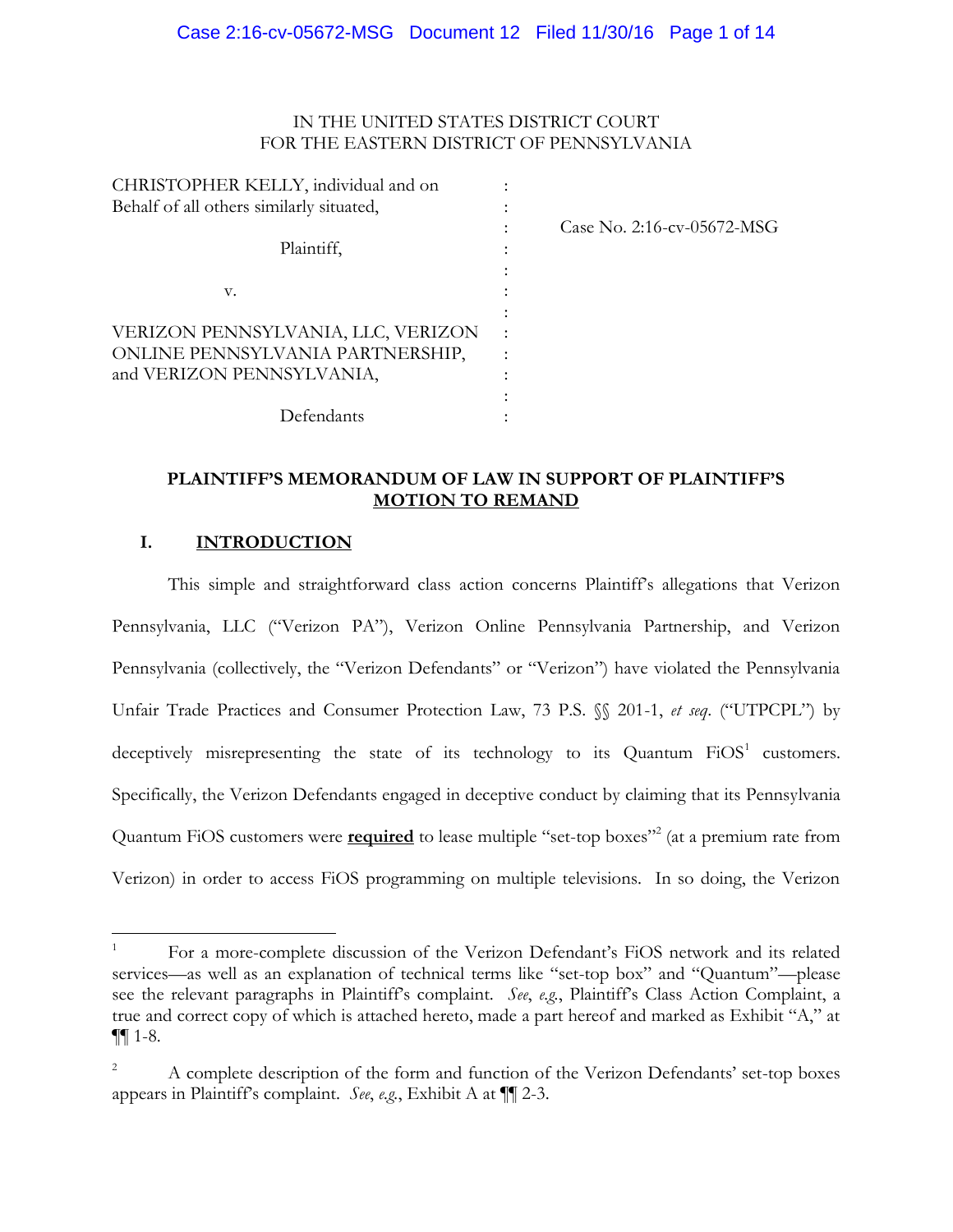#### Case 2:16-cv-05672-MSG Document 12 Filed 11/30/16 Page 2 of 14

Defendants obfuscated the availability of "third-party equipment alternatives,"<sup>3</sup> deceptively and confusingly omitted facts which are material to the commercial relationship between the Verizon Defendants and its Pennsylvania customers, and extracted lucrative fees from the putative class. Accordingly, Plaintiff and the class of Pennsylvania citizens that he represents have filed a claim for violations of the UTPCPL, and a claim for a declaratory judgment to that same effect pursuant to 42 Pa.C.S. § 7533. *See*, *e.g*., Exhibit A at ¶¶ 65-81.

Although the Verizon Defendants have sought removal to this Honorable Court under the auspices of the Class Action Fairness Act of 2005, 28 U.S.C. §§ 1332(d), 1453, 1711-1715 ("CAFA"), their attempt flatly ignores the uniquely and undeniably local character of Plaintiff's claims. As will be further discussed, *infra*, Plaintiff's class action falls within the "local controversy" exception to federal subject matter jurisdiction under CAFA. *See*, *e.g.*, 28 USCS § 1332(d)(4)(A). As such, it is incumbent upon this Honorable Court to decline jurisdiction, and to remand Plaintiff's class action to the Philadelphia County Court of Common Pleas for proper adjudication.

### **II. FACTUAL AND PROCEDURAL BACKGROUND**

 $\overline{\phantom{a}}$ 

As discussed in the Introduction, this class action involves the Verizon Defendants' deceptive and misleading misrepresentations to Plaintiff and the class he represents. Specifically, Plaintiff has alleged colorable claims under the UTPCPL and the Pennsylvania Declaratory Judgments Act that the Verizon Defendants have misled its clientele regarding the availability of "third-party equipment alternatives" that would free its Pennsylvania Quantum customers from the

The gravamen of Plaintiff's claims is that Verizon has materially and deceptively misrepresented the true functionality of its technology by claiming that the only way for its Quantum customers to access FiOS on multiple televisions is to lease multiple "set-top boxes." Plaintiff contends that there are numerous consumer alternatives to leasing multiple set-top boxes from the Verizon Defendants, which are broadly referred to as "third-party equipment alternatives." A thorough discussion of these alternatives appears throughout Plaintiff's state court complaint. *See*, *e.g.*, Exhibit A, at ¶¶ 6 n.1, 38-46.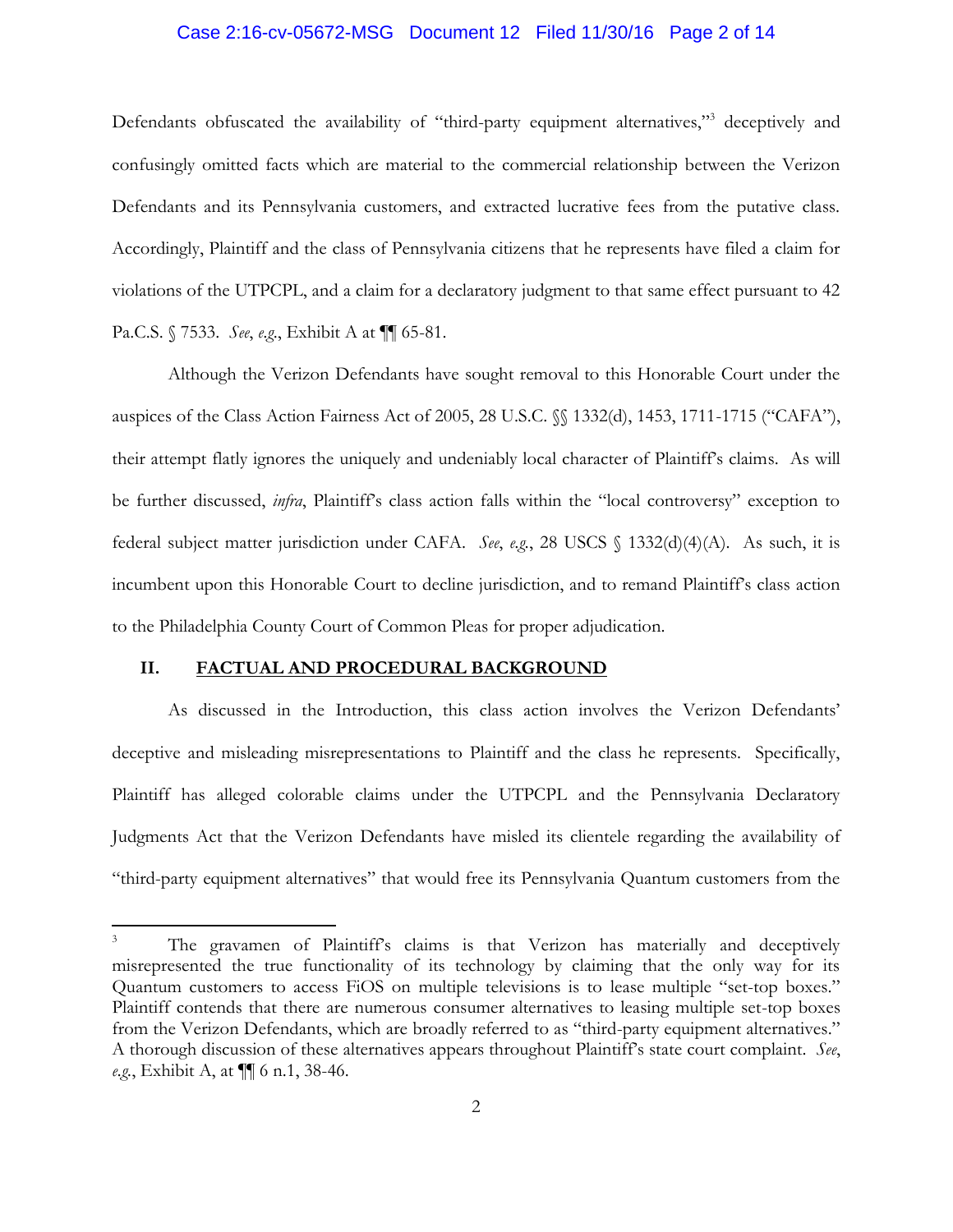#### Case 2:16-cv-05672-MSG Document 12 Filed 11/30/16 Page 3 of 14

alleged necessity of leasing multiple "set-top boxes" from the Verizon Defendants (and, thereby, avoid the substantial fees associated with such equipment rentals). *See*, *e.g.*, Exhibit A at ¶¶ 23-56.

On September 28, 2016, Plaintiff filed a Class Action Complaint in the Philadelphia County Court of Common Pleas. On October 31, 2016, the Verizon Defendants<sup>4</sup> filed a Notice of Removal to this Honorable Court pursuant to 28 U.S.C. §§ 1332, 1446, and 1453. This timely remand motion followed.

#### **III. QUESTION PRESENTED**

Should this Honorable Court decline CAFA jurisdiction pursuant to the "local controversy" exception and remand this class action to the Philadelphia County Court of Common Pleas, as required by 28 U.S.C. § 1332(d)(4)(A) and *Vodenichar v. Halcón Energy Properties, Inc*., 733 F.3d 497 (3d. Cir. 2013)?

### **IV. ARGUMENT**

 $\overline{\phantom{a}}$ 

CAFA provides original subject matter jurisdiction to federal courts over civil class actions that meet certain criteria. *See*, *e.g.*, 28 U.S.C. § 1332(d)(2). As would be expected, the Verizon Defendants have devoted a significant portion of their Notice of Removal addressing the various

Throughout their Notice of Removal, the Verizon Defendants insist that the named corporate defendant "Verizon Pennsylvania" is some manner of legal fiction conjured from Plaintiff's imagination. *See*, *e.g.*, Verizon Defendants' Notice of Removal, a true and correct copy of which is attached hereto, made a part hereof and marked as Exhibit "B," at  $\P$  16 ("A diligent search of Verizon's affiliated corporate records confirms that no unincorporated business entity called 'Verizon Pennsylvania' exists, nor has ever existed, within the Verizon corporate structure."). Strangely—and despite the aforementioned "diligent efforts" of the defendants—a cursory search of the corporate directory maintained by the Pennsylvania Department of State reveals that "Verizon Pennsylvania" is, in fact, an unincorporated association, registered under the laws of Pennsylvania, and with its business address listed as 1717 Arch Street, Philadelphia, PA 19103. A copy of this document has been attached to this filing for this Honorable Court's convenience. *See*, *e.g.*, Verizon Pennsylvania Business Name History, a true and correct copy of which is attached hereto, made a part hereof and marked as Exhibit "C." Specifically, "Verizon Pennsylvania" was created on June 27, 2000, remains active as of November 28, 2016, and is currently owned by Verizon Pennsylvania, Inc. (the most-recent successor-name of the listed corporate owner, "Bell Atlantic Pennsylvania,  $Inc."$ ).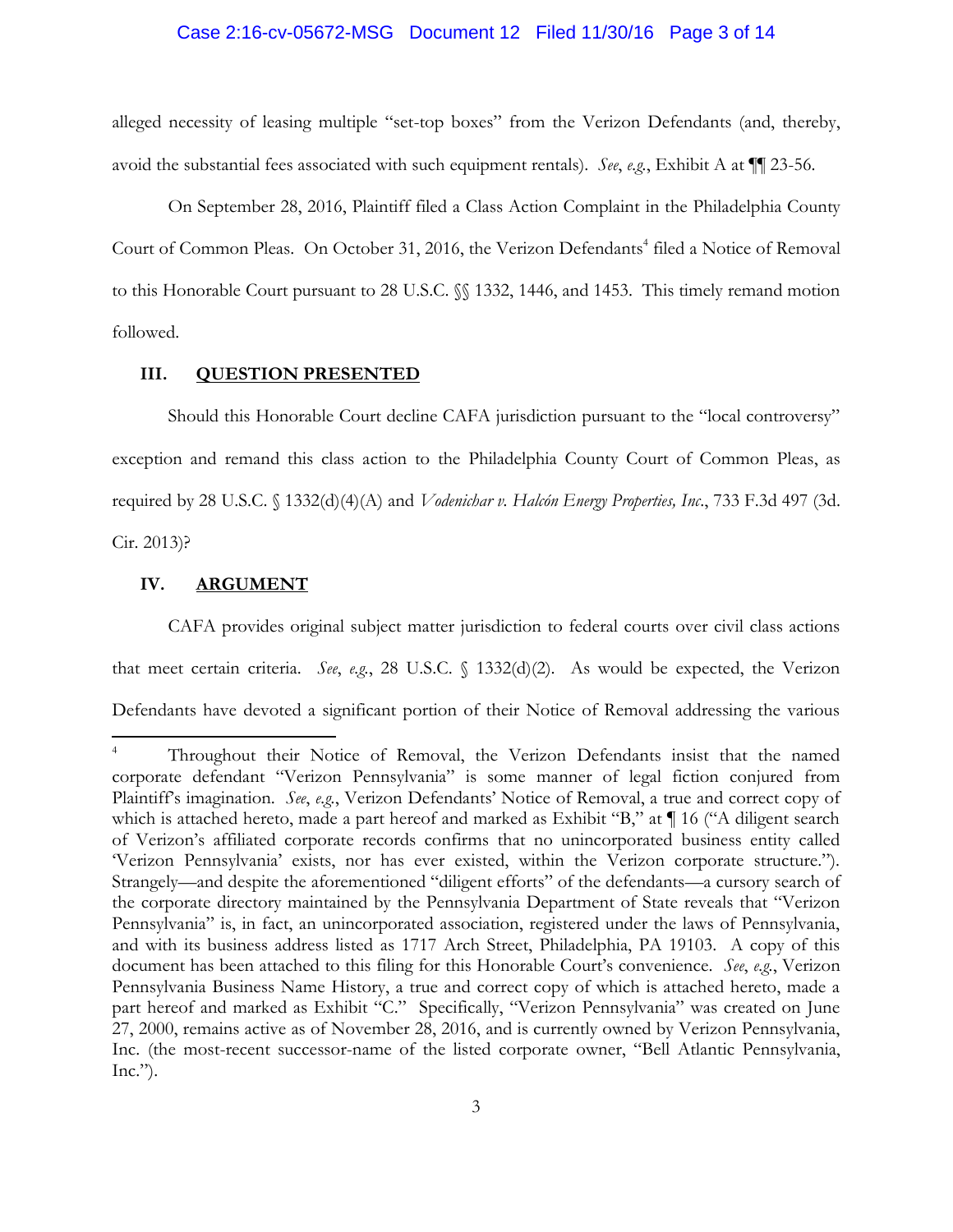#### Case 2:16-cv-05672-MSG Document 12 Filed 11/30/16 Page 4 of 14

aspects of CAFA subject matter jurisdiction that allegedly exist in this case. *See*, *e.g.*, Exhibit B at ¶¶ 10-28. Assuming, *arguendo*, that the Verizon Defendants' recitation of the standards attendant to original jurisdiction under CAFA are correct, their legal conclusion and analysis impermissibly ignores the effect of the **jurisdictional exception** appearing at 28 U.S.C. § 1332(d)(4)(A), which provides as follows:

A district court **shall** decline to exercise jurisdiction

 $(A)(i)$  over a class action in which—

(I) greater than two-thirds of the members of all proposed plaintiff classes in the aggregate are citizens of the State in which the action was originally filed;

(II) at least 1 defendant is a defendant—

(aa) from whom significant relief is sought be members of the plaintiff class;

(bb) whose alleged conduct forms a significant basis for the claims asserted by the proposed plaintiff class; and

(cc) who is a citizen of the State in which the action was originally filed; and

(III) principal injuries resulting from the alleged conduct or any related conduct of each defendant were incurred in the State in which the action was originally filed; and

(ii) during the 3-year period preceding the filing of that class action, no other class action has been filed asserting the same or similar factual allegations against an of the defendants on behalf of the same or other persons; . . . .

28 U.S.C. § 1332(d)(4)(A) (emphasis added). This exception to original jurisdiction is generally referred to as the "local controversy" exception, which seeks to "identify a truly local controversy a controversy that uniquely affects a particular locality to the exclusion of all others . . . and enable[]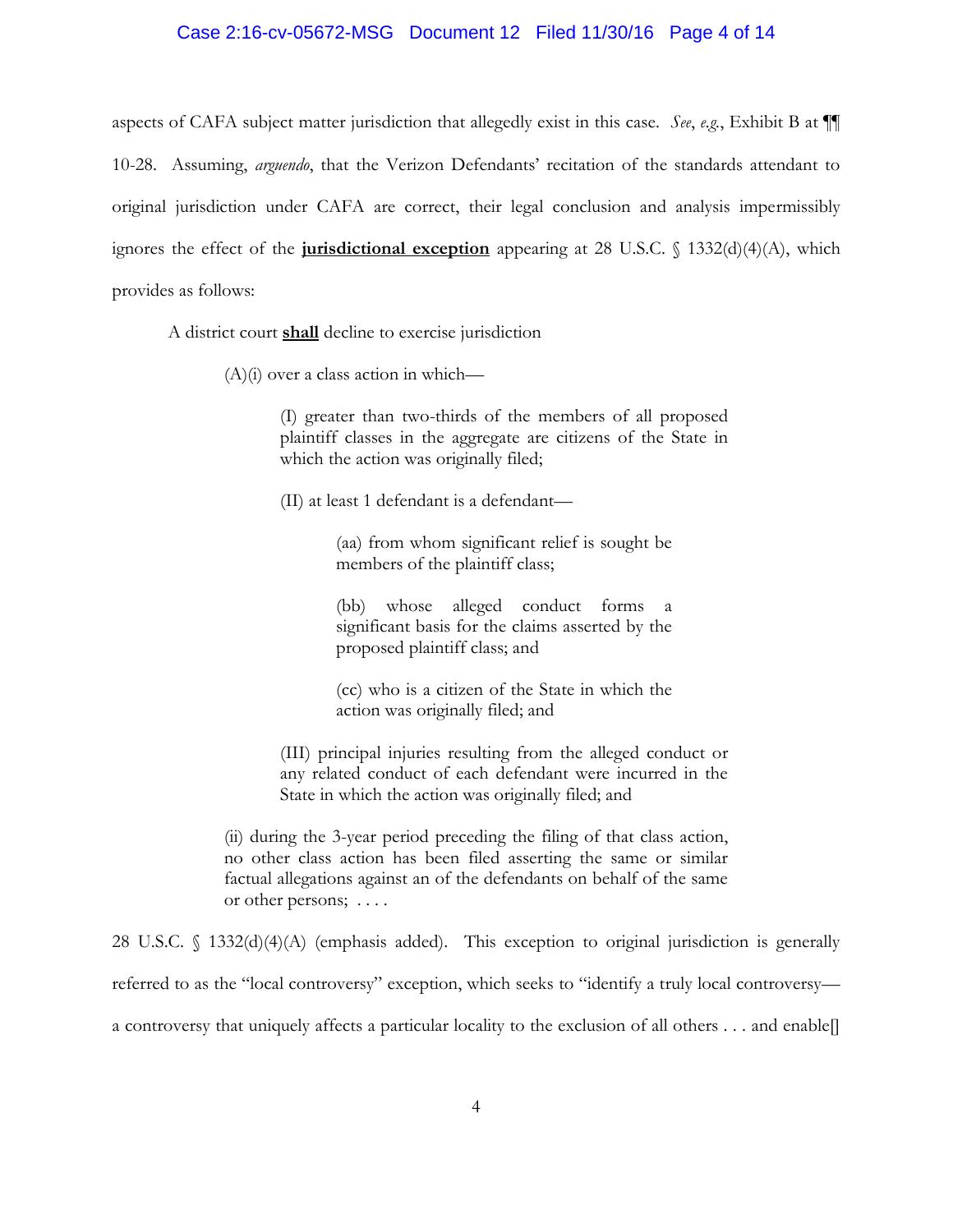#### Case 2:16-cv-05672-MSG Document 12 Filed 11/30/16 Page 5 of 14

State courts to adjudicate truly local disputes involving principal injuries concentrated within the

forum State.'" *Vodenichar,* 733 F.3d at 508 n.11.

The U.S. Court of Appeals for the Third Circuit has interpreted the statutory language of Section 1332(d)(4)(A) to place six individual burdens of proof upon parties seeking to establish the "local controversy" exception to CAFA jurisdiction:

A party seeking to invoke this exception must therefore show that: (1) greater than two-thirds of the putative class are citizens of the state in which the action was originally filed; (2) at least one defendant is a citizen of the state in which the action was originally filed (the "local defendant"); (3) the local defendant's conduct forms a significant basis for the claims asserted; (4) plaintiffs are seeking significant relief from the local defendant; (5) the principal injuries occurred in the state in which the action was originally filed; and (6) no other class action asserting the same or similar allegations against any of the defendants had been filed in the preceding three years.

*Vodenichar*, 733 F.3d at 506-07. "The party seeking to invoke an exception bears the burden of proving by a preponderance of the evidence that the exception applies." *Id.* at 503 (*citing Kaufman v. Allstate New Jersey Insurance Co*., 561 F.3d 144, 153-54 (3d Cir. 2009). As Plaintiff's substantive discussion below fully elucidates, all six required criteria for the "local controversy" exception are present and cognizable in this case.

### **a. Greater than two-thirds of the putative class Plaintiff represents are Pennsylvania citizens.**

As an initial matter, the "local controversy" exception requires that at least two-thirds of the putative class members be citizens of the forum state. *See*, *e.g.*, 28 U.S.C.  $\binom{1332(d)(4)(A)(i)}{I}$ . Instantly, there is no dispute regarding the citizenship of the class Plaintiff seeks to represent—all parties are in agreement that the class is composed solely of Pennsylvania residents. As set forth in Plaintiff's complaint, the class is described as **"[a]ll Pennsylvania residents** who are current or former customers of [the Verizon Defendants], who purchased FiOS with Quantum, and who have paid rental charges of more than one so-called 'set-top' box . . . at any time from September 2011 to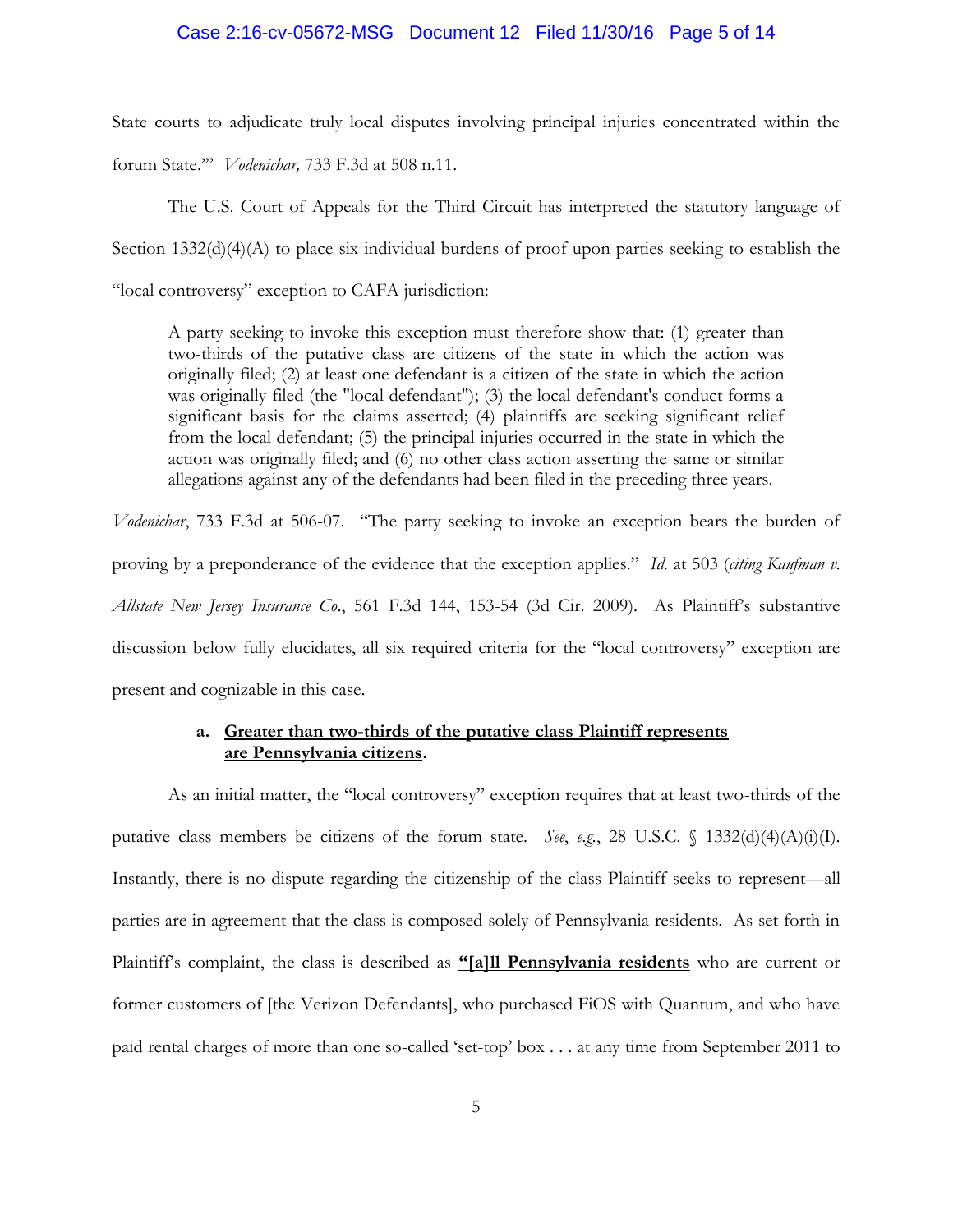#### Case 2:16-cv-05672-MSG Document 12 Filed 11/30/16 Page 6 of 14

the present." Exhibit A at  $\P$  58. Moreover, the uniform Pennsylvania citizenship of the class undergirds the Verizon Defendants' own arguments regarding diversity jurisdiction under CAFA. *See*, *e.g.*, Exhibit B at ¶¶ 17-18 (stating that "Plaintiff is a citizen of Pennsylvania" and arguing, by extension, that so are the "other members of the alleged putative class"). Moreover, the Verizon Defendants possess contact information for all putative class members (*i.e.*, Pennsylvania Quantum customers who have leased multiple set-top boxes) and should be able to confirm that at least twothirds of those putative class members are, in fact, Pennsylvania residents.

As such, the first requirement for the "local controversy" exception has handily been established by the record before this Honorable Court.

## **b. As established by the certified testimony of its own executive, Verizon Pennsylvania, LLC is undeniably a corporate citizen of Pennsylvania.**

Next—and perhaps most importantly—Plaintiff must establish that at least one of the defendants is a citizen of Pennsylvania. *See*, *e.g.*, 28 U.S.C. § 1332(d)(4)(A)(i)(II)(cc). In its Notice of Removal, the Verizon Defendants stated the following regarding the citizenship of Verizon PA: "Defendant [Verizon PA] is a Delaware limited liability company, and its sole member is Verizon Communications Inc. Verizon Communications Inc. is a Delaware corporation with its principal place of business in New York. Accordingly, Defendant [Verizon PA] is a citizen of Delaware and New York." Exhibit B at  $\P$  14. This statement of citizenship is a flagrant misrepresentation both of the actual corporate character and situs of Verizon PA, and of the standards attendant to determining corporate citizenship before this Honorable Court. Tellingly, the Verizon Defendants have cited no governing law to support their declaration of citizenship regarding Verizon PA (nor offered any factual basis). Presumably, Verizon PA expects this Honorable Court to simply take them at their word, and such blind trust would be woefully misplaced.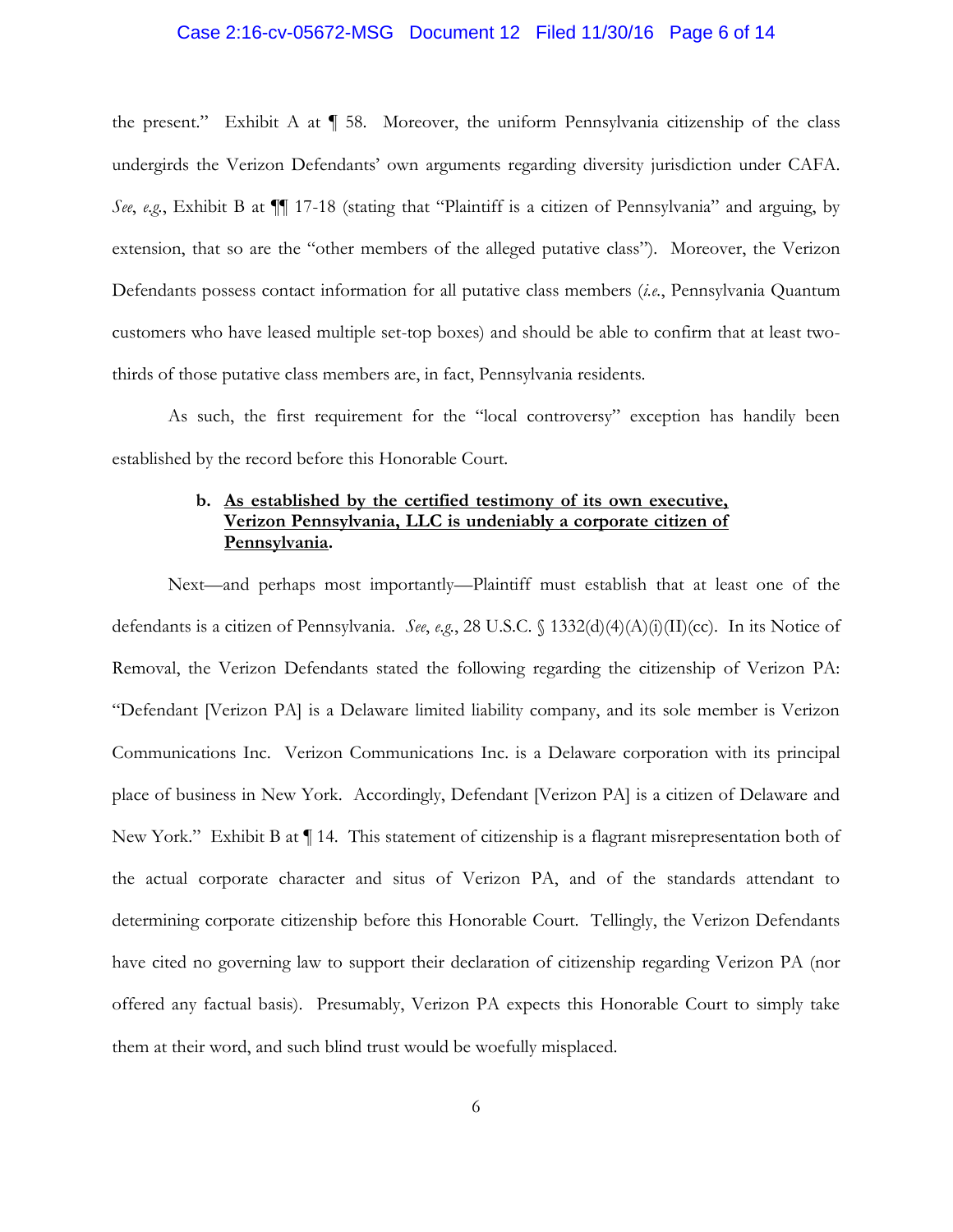#### Case 2:16-cv-05672-MSG Document 12 Filed 11/30/16 Page 7 of 14

The citizenship of unincorporated associations under CAFA is a straightforward, statutorily mandated question. Pursuant to CAFA and "[f]or the purposes of **this subsection** . . ., an **unincorporated association** shall be deemed to be a citizen of **the State where it has its principal place of business** and the State under whose laws it is organized." 28 U.S.C. § 1332(d)(10) (emphasis added). The Verizon Defendants have made an unsupported claim that Verizon PA is a citizen of Delaware and New York, which does not engage in the appropriate statutory analysis. Without citation or argument, the Verizon Defendants have conflated the citizenship of the alleged sole member organization in Verizon PA with Verizon PA's citizenship—a conclusion that is conclusively belied by the dictates of CAFA. *See*, *e.g.*, 28 U.S.C. § 1332(d)(10). Rather, the proper inquiry is into: (1) where Verizon PA's "principal place of business" is located; and (2) under what state's law Verizon PA has been organized. *Id.*

Instantly, a corporate readout from the Pennsylvania Department of State indicates that Verizon PA was organized as a limited liability corporation in 2012 under the laws of the State of Delaware. *See*, *e.g.*, Verizon PA Business Name History, a true and correct copy of which is attached hereto, made a part hereof and marked as Exhibit "D." By way of a proper analysis under 28 U.S.C. § 1332(d)(10), Verizon PA *may* be a citizen of Delaware. However, no officers, owners, or members are listed for Verizon PA, and a corporate address is not provided, either. Based upon this document, alone, it is not possible to determine the location of Verizon PA's "principal place of business." However, Plaintiff's inquiry does not end there.

This case does not represent the first time that the citizenship of Verizon PA has been called into question before the federal courts of this Commonwealth. In fact, just **last year** in *Municipality*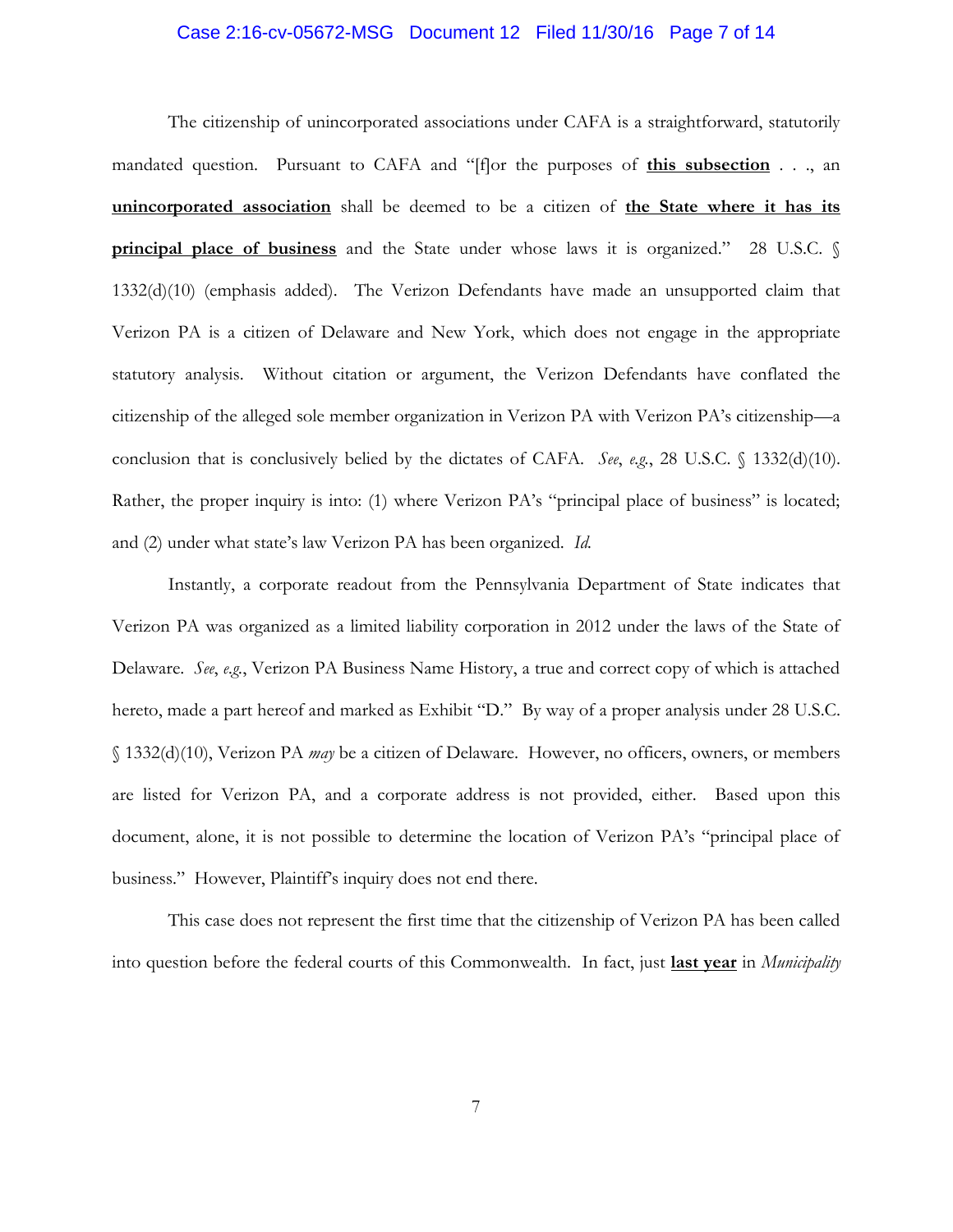#### Case 2:16-cv-05672-MSG Document 12 Filed 11/30/16 Page 8 of 14

*of Monroeville v. Verizon Pennsylvania LLC*, *et al*., Case No. 2:15-CV-01100-DSC, (W.D. Pa. 2015),<sup>5</sup> Verizon PA made wholly different and diametrically opposed claims regarding its corporate citizenship in a case filed by several government municipalities alleging non-payment of franchise fees. Specifically, Verizon PA argued vociferously that it was a citizen of Pennsylvania, stating in matter-of-fact terms that "Verizon PA is a limited liability corporation with its principal place of business **in Pennsylvania**." Verizon PA's Memorandum of Law in Support of Defendants' Motion to Dismiss Plaintiffs' Complaint, a true and correct copy of which is attached hereto, made a part hereof and marked Exhibit "E," at 1-2 (arguing against diversity jurisdiction because "all members of the putative class are citizens of Pennsylvania, **as is Verizon PA**." (emphasis added)). In fact, Verizon PA relies upon the identical statutory provision cited herein by Plaintiff: "Verizon PA has its principal place of business in Pennsylvania. . . . **For purposes of CAFA jurisdiction, it is therefore considered a citizen of Pennsylvania**. 28 U.S.C. § 1332(d)(10)." *Id.* at 16.

Verizon PA also buttressed its own claim of Pennsylvania citizenship with a signed and certified affidavit from Verizon PA vice-president Carl E. Erhart, who stated the following regarding the scope and location of Verizon PA's commercial activities, as well as the location of its "principal place of business":

4. Verizon PA provides video, voice and data services **entirely within the Commonwealth of Pennsylvania**, and in no other state.

5. Verizon PA is a Limited Liability Corporation formed under the laws of the state of Delaware **with its registered address and principal place of business located at 1717 Arch Street, Philadelphia, Pennsylvania**.

 $\overline{\phantom{a}}$ 

<sup>5</sup> "Courts may consider pleadings **as well as evidence that the parties submit** to determine whether subject matter jurisdiction exists or an exception thereto applies." *Vodenichar*, 733 F.3d at 503 n.1 (emphasis added) (*citing Coleman v. Estes Express Lines, Inc.*, 631 F.3d 1010, 1015-17 (9th Cir. 2011) (considering external evidence to determine "citizenship"); *Coffey v. Freeport McMoran Copper & Gold*, 581 F.3d 1240, 1246 (10th Cir. 2009) (looking to the total activity of a company to determine "citizenship")); *see also*, *e.g.*, F.R.E. 401, 402..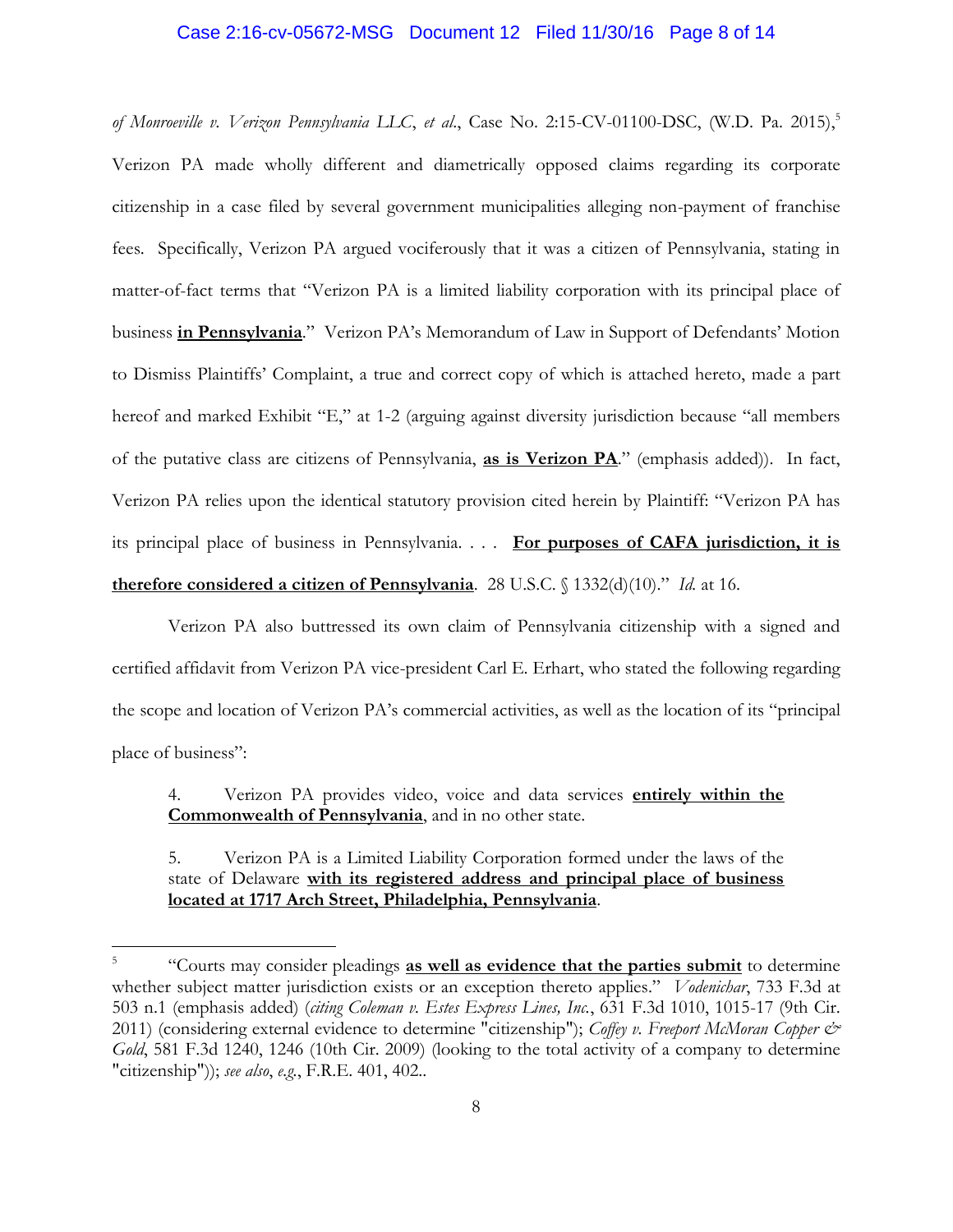\* \* \*

7. As of the date of the filing of the complaint in this case, August 21, 2015, Verizon PA is party to 341 Cable Franchise Agreements. All of these are with franchising authorities **located entirely within the Commonwealth of Pennsylvania**.

Affidavit of Carl E. Erhart, a true and correct copy of which is attached hereto, made a part hereof and marked Exhibit "F," at 1-2 (emphasis added).

As previously stated, Verizon PA has proffered no factual or legal basis to establish that the citizenship of Verizon PA is actually situated in New York or Delaware. In the absence of such proof, the affidavit from Verizon PA's own executive-level employee stating that Verizon PA's "principal place of business" is located at 1717 Arch Street, Philadelphia, Pennsylvania, constitutes a binding admission of Verizon PA's actual Pennsylvania citizenship. Due to the exclusive and extensive nature of Verizon PA's commercial contacts with Pennsylvania, situating their corporate citizenship in the Commonwealth makes good practical sense, in addition to having the benefit of being the result compelled by the law. Moreover, because Verizon PA is bound by the earlier affidavit of its executive-level employee, the question of its citizenship is well-settled upon the basis of its own certified statements. Verizon PA is a Pennsylvania citizen, which readily satisfies the "local controversy" exception's second prong.<sup>6</sup>

## **c. Verizon PA's conduct forms a "significant basis" of the claims asserted by Plaintiff.**

The "local controversy" exception also requires that the conduct of the local defendant must form a "significant basis" of the claims asserted by Plaintiff. *See*, *e.g.*, 28 U.S.C.

 $\overline{\phantom{a}}$ 

<sup>6</sup> Additionally, Plaintiff also notes that, contrary to Verizon PA's erroneous claims to the contrary, Verizon Pennsylvania is an unincorporated association organized under the laws of **Pennsylvania.** *See*, *e.g.*, *supra* at n.2. As such, Verizon Pennsylvania's citizenship offers an alternative basis for satisfying the second prong of the "local controversy" exception. *See*, *e.g.*, 28 U.S.C.  $\{(1332(d)(10))$ .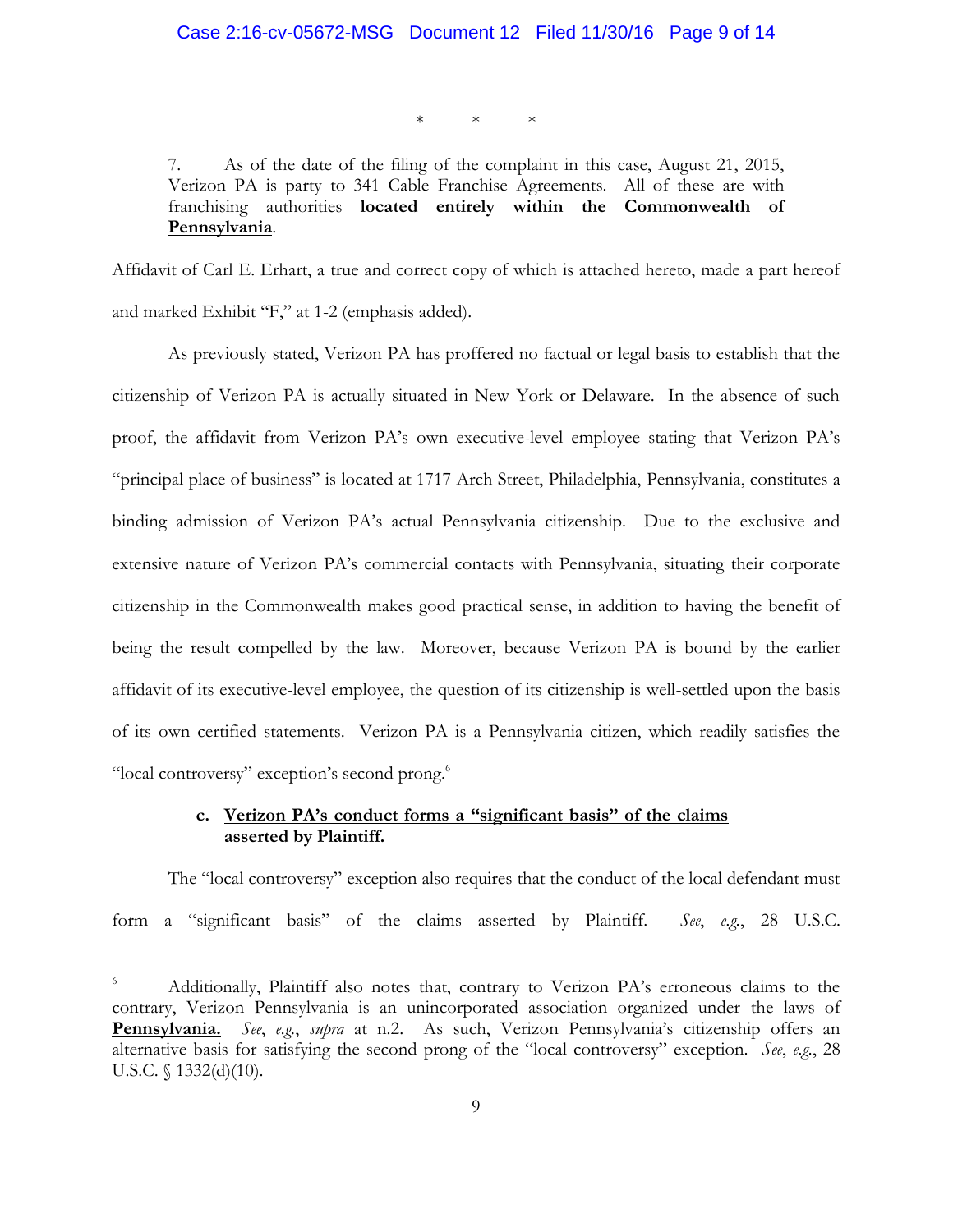#### Case 2:16-cv-05672-MSG Document 12 Filed 11/30/16 Page 10 of 14

 $1332(d)(4)(A)(i)(II)(bb)$ . According to Third Circuit precedent, this factor does not require that the local defendant's conduct form the basis of each and every claim asserted. *See*, *e.g.*, *Kaufman*, 561 F.3d at 155. Rather, the judicial focus on this point is on the conduct in which the local defendant allegedly engaged, and the number of people allegedly affected by it. *See*, *e.g.*, *Vodenichar*, 733 F.3d at 507. The basis for Plaintiff's class action is the Verizon Defendants' leasing of multiple set-top boxes to its Pennsylvania Quantum customers, and the misrepresentations that accompanied the execution of those agreements. In its own Notice of Removal, Verizon PA has as much as admitted that its conduct forms a "significant basis" of the claims asserted by Plaintiff. *See*, *e.g.*, Exhibit B at ¶ 12. Specifically, Verizon PA has stated the following regarding the general scope of its involvement in this controversy:

**Verizon [PA] has charged more than 100 customers for multiple set-top boxes in connection with residential FiOS Quantum services in Pennsylvania**. In fact, according to Verizon [PA]'s records, during a portion of the claimed class period, approximately **139,827 customers** leased more than one set-top box in connection with their residential FiOS Quantum services in Pennsylvania.

*Id.* Here, Verizon PA both admits that it is responsible for leasing arrangements and charging customers in connection with the leasing of "set-top boxes," and states that nearly 140,000 customers have potentially been affected by their conduct. Verizon PA also goes on to state that it was responsible for leasing "approximately **2,870,014 additional set-top boxes** . . . associated with FiOS Quantum services as Pennsylvania residences" during the applicable time period. *Id.* at ¶ 23 (emphasis added). These statements regarding the scope of Verizon PA's activities, as well as its statement regarding the sheer number of Pennsylvania residents affected, is clearly dispositive regarding this third prong of the "local controversy" exception. *See*, *e.g.*, *Vodenichar*, 733 F.3d at 507.

## **d. Plaintiff and the putative class are seeking "significant relief" from Verizon PA.**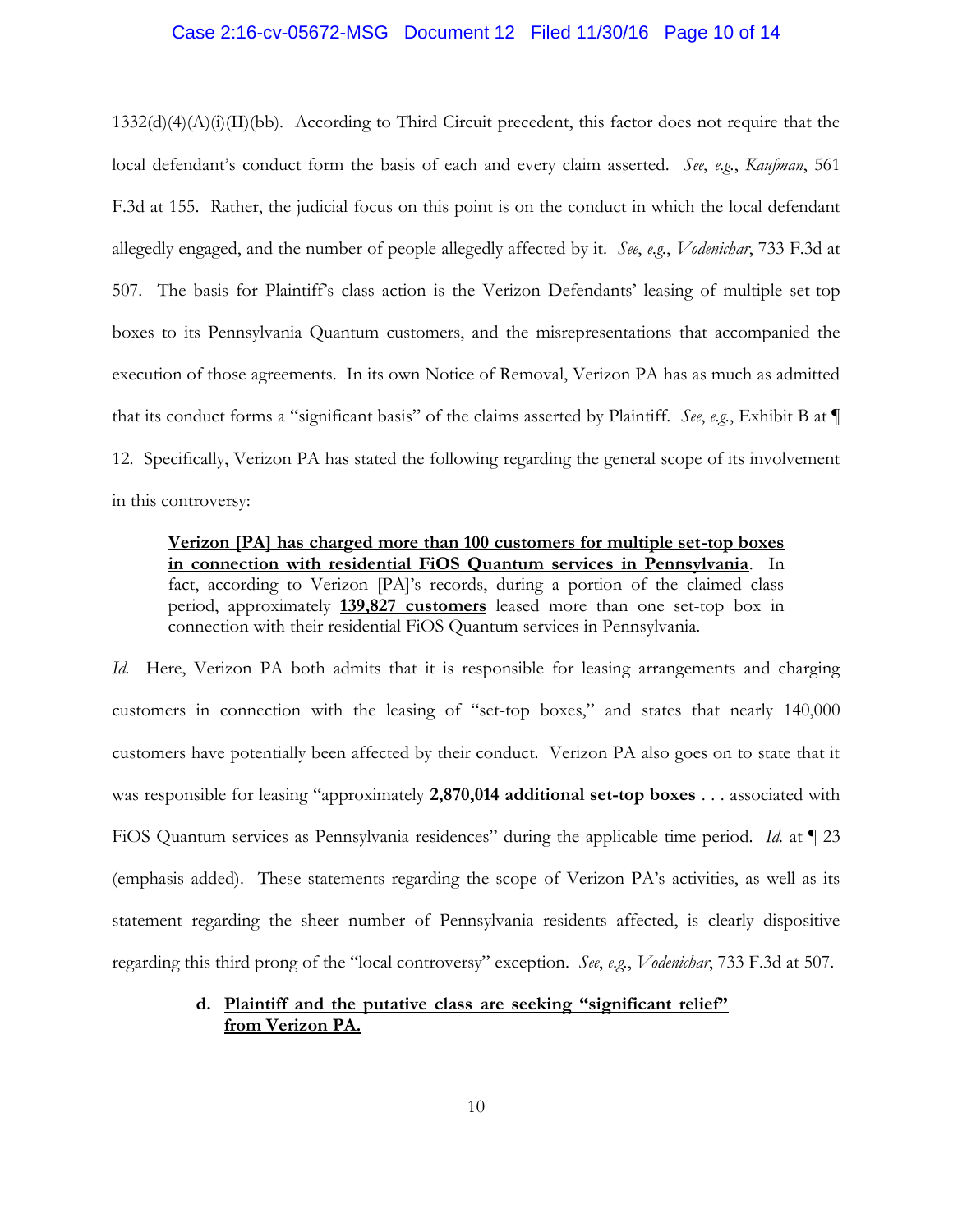#### Case 2:16-cv-05672-MSG Document 12 Filed 11/30/16 Page 11 of 14

Under the fourth prong set forth by *Vodenichar* and the United States Code, Plaintiff must establish that he and the putative class are seeking "significant relief" from Verizon PA. *See*, *e.g.*, 28 U.S.C. 1332(d)(4)(A)(i)(II)(aa). Once again, Verizon PA's own representations on this point handily establish that the amount-in-controversy is "significant" for the purposes of the "local controversy exception." Utilizing a small sample of the class period implicated by Plaintiff's claims, Verizon PA states the following regarding the monetary scope of this case:

According to Verizon [PA]'s records, during the period December 2015 through September 2016 (a portion of the putative class period), Verizon [PA] leased approximately 2,870,014 additional set-top boxes (excluding the first set-top box), month over month, associated with FiOS Quantum services at Pennsylvania residences. Because Plaintiff alleges that customers were charged \$10.00 per month for each additional set[-]top box, **the amount in controversy exceeds approximately \$20,700,140.**

Exhibit B at ¶ 25; *see also*, *e.g.*, Exhibit A at ¶¶ 22, 36. As set forth by Verizon PA's own filing, the amount in controversy in this case **exceeds \$20 million**, and, as such, certainly qualifies as "significant relief." The fourth prong has also been met.

## **e. The "principal injuries" inflicted upon Plaintiff and the putative class occurred exclusively within the Commonwealth of Pennsylvania.**

In the penultimate prong, Plaintiff must establish that the "principal injuries" of this controversy occurred in Pennsylvania. *See*, *e.g.*, 28 U.S.C. 1332(d)(4)(A)(i)(III). By the very terms of Plaintiff's Class Action Complaint, and for the purposes of this lawsuit, the "principal injuries" of this case (*i.e.*, the erroneous and deceptive extraction of unnecessary leasing fees) occurred exclusively within the Commonwealth of Pennsylvania and, for the purposes of this lawsuit, exclusively affected Pennsylvanians. *See*, *e.g.*, Exhibit A at ¶¶ 58-59 (stating that the claims in this case are restricted to "[t]he proposed class of Pennsylvania citizens who purchased FiOS and Quantum from Verizon"). Moreover, the previously cited affidavit of Verizon PA vice-president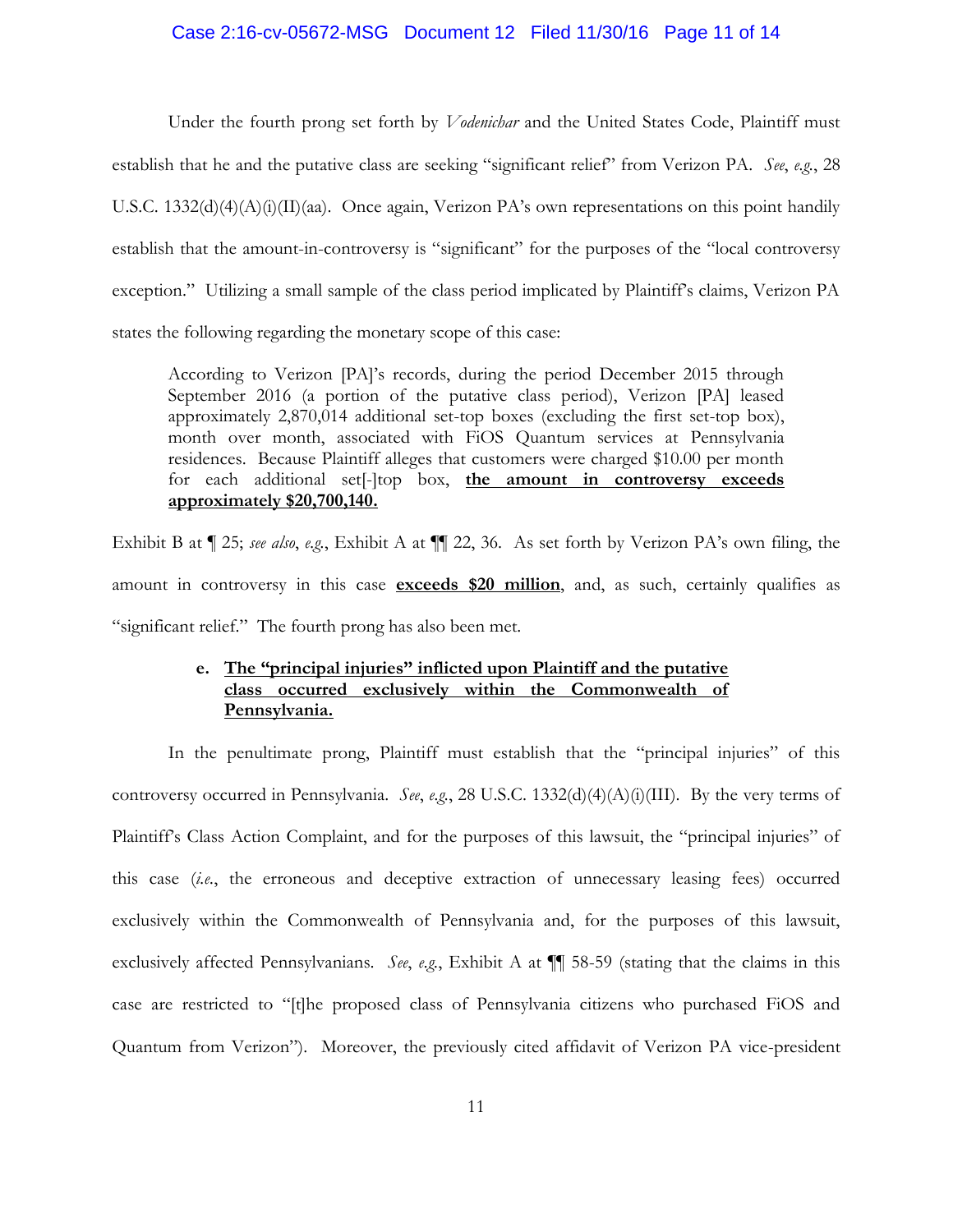### Case 2:16-cv-05672-MSG Document 12 Filed 11/30/16 Page 12 of 14

Carl E. Erhart confirms that those activities of Verizon PA forming the basis of this lawsuit are exclusively restricted to Pennsylvania. *See*, *e.g.*, Exhibit F at ¶ 4 ("Verizon PA provides video, voice and data services **entirely within the Commonwealth of Pennsylvania**, and in no other state." (emphasis added)). No injuries relevant to this lawsuit occurred outside of Pennsylvania. Consequently, the fifth prong is satisfied.

### **f. No other class action asserting the same or similar allegations against Verizon PA has been filed within the preceding three years.**

The final requirement under the "local controversy" exception requires that no other class action asserting the same or similar allegations against any of the defendants be filed in the preceding three years. *See*, *e.g.*, 28 U.S.C. § 1332(d)(4)(A)(ii). The U.S. Court of Appeals for the Third Circuit has interpreted this requirement as follows:

CAFA does not define what constitutes an "other class action" other than to limit it to filed cases asserting similar factual allegations against a defendant. The goals of the statute, however, provide guidance. In enacting CAFA, Congress recognized the benefits of having one federal forum to adjudicate multiple cases filed in various courts against a defendant. . . . To this end, the statute seeks to control the impact of multiple class actions filed by different members of the same class against a defendant by providing a single forum to resolve similar claims.

\* \* \*

In short, Congress wanted to ensure that defendants did not face copycat, or near copycat, suits in multiple forums and hence excluded from the local controversy exception cases where a defendant was named in multiple similar cases. . . . The inquiry is whether similar factual allegations have been made against the defendant in multiple class actions—and hence they are facing separate, distinct lawsuits—without regard to the procedural posture of the earlier filed cases or whether the putative classes in the cases overlap, their claims arise from an identical event, or involve the same causes of action or legal theories.

\* \* \*

Furthermore, this is not a copycat situation where the defendants face similar class actions brought by different named plaintiffs and different counsel in different forums.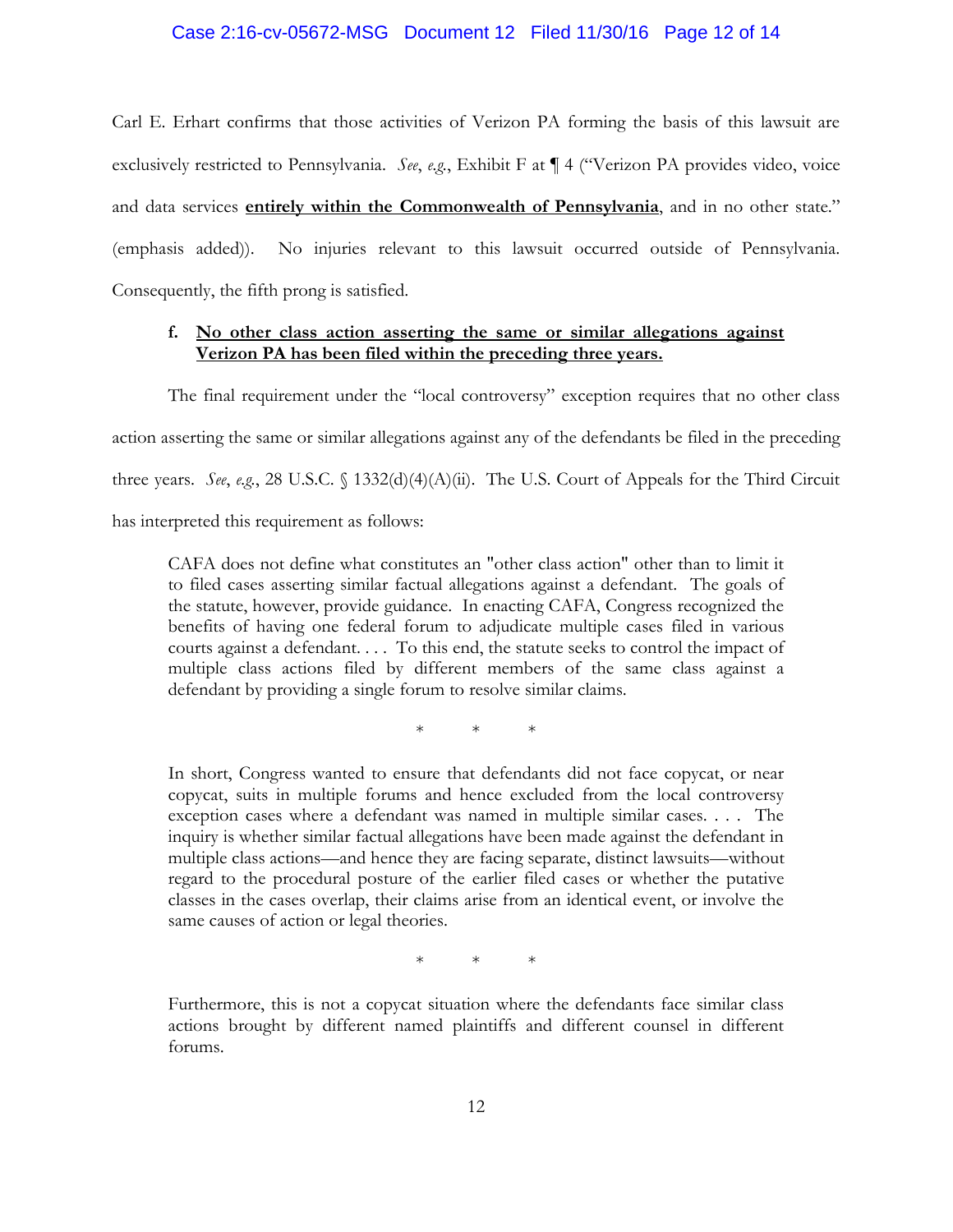#### Case 2:16-cv-05672-MSG Document 12 Filed 11/30/16 Page 13 of 14

*Vodenichar*, 733 F.3d at 508-09. Plaintiff and the undersigned have not filed a separate or distinct class action against the Verizon Defendants within the last three years. Moreover, even if a separateyet-similar lawsuit *had* been filed in a different forum, by different counsel, and with a different plaintiff, the holding in *Vodenichar* makes clear that will not undermine the applicability of the "local controversy" exception. *Id*. at 509.

Plaintiff has satisfied all six of the underlying requirements to establish the "local controversy" exception to CAFA. Accordingly, no federal subject matter jurisdiction exists for this Honorable Court to further entertain this matter, and remand is imperative pursuant to CAFA. *See*, *e.g.*, 28 U.S.C. § 1332(d)(4).

#### **V. CONCLUSION**

For all of the foregoing reasons, Plaintiff respectfully requests that this Honorable Court grant Plaintiff's Motion to Remand, and remand this matter to the Philadelphia County Court of Common Pleas.

Respectfully submitted,

### ANAPOL WEISS

/s/ David S. Senoff Sol H. Weiss, Esquire (No. 15925) David S. Senoff, Esquire (No. 65278) Clayton P. Flaherty, Esquire (No. 319767)

One Logan Square 130 N. 18<sup>th</sup> Street, Suite 1600 Philadelphia, PA 19103 (215) 383-2745 Phone (215) 875-7716 Fax [sweiss@anapolweiss.com](mailto:sweiss@anapolweiss.com) [dsenoff@anapolweiss.com](mailto:dsenoff@anapolweiss.com) [cflaherty@anapolweiss.com](mailto:cflaherty@anapolweiss.com)

Dated: November 30, 2016